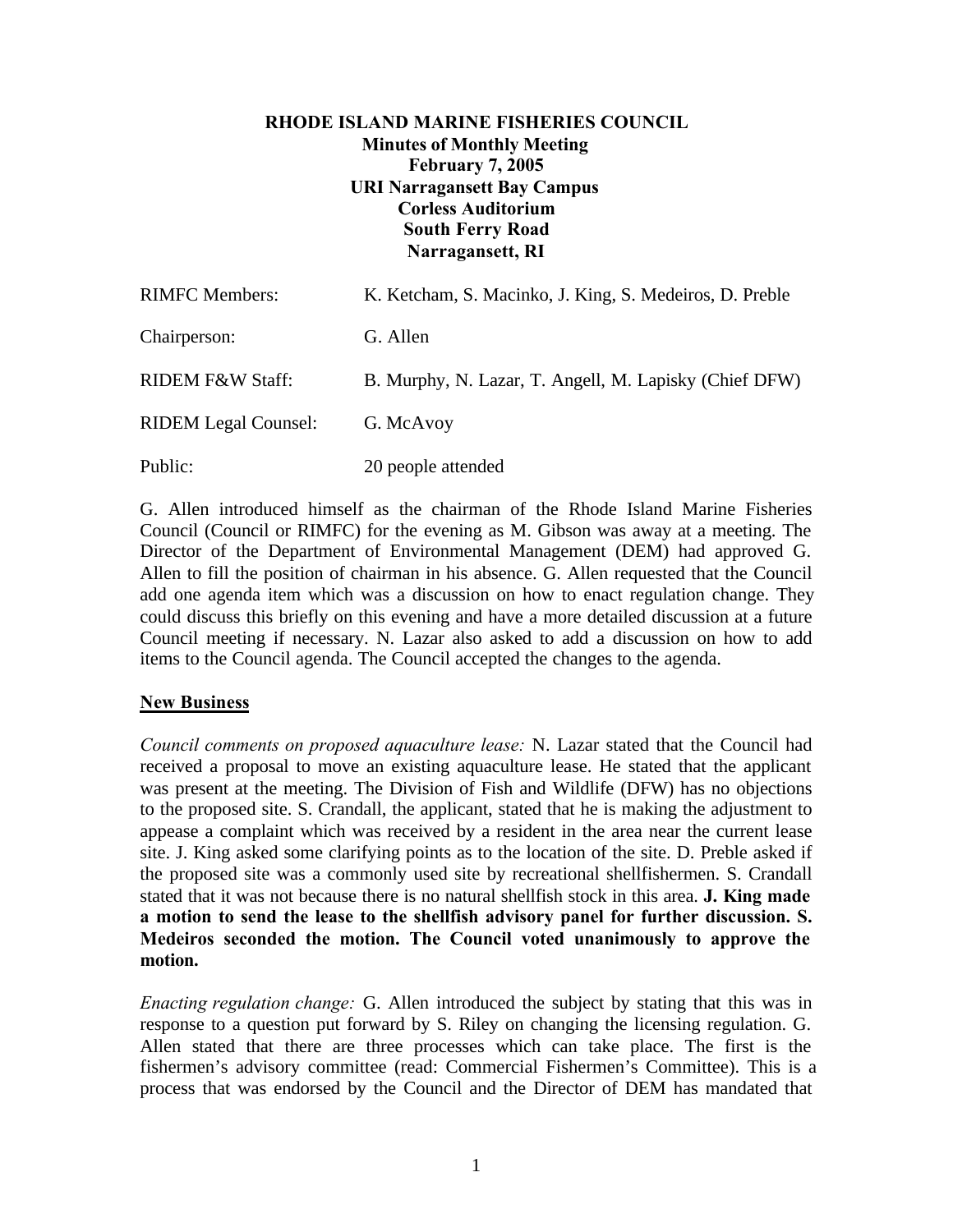this process proceed forward so that next year the transition from partial to full endorsement becomes transparent. The second process is that the Director's Office is preparing a response to the question asked by S. Riley. The Director's Office will bring forward a document at the March meeting of the Council and will be general policy guidance as to how to enact regulatory change. The third process is that any individual can petition the Director of DEM directly to address a concern. G. McAvoy stated that once a petition is submitted the Director has thirty days to respond and either agrees to the change, deny it with clearly defined reasons, or give an indication of why he would like to take no action on the petition. G. Allen asked S. Riley to use one of these options when brining forward his petition. S. Riley gave some background as to why he has come forward, stating that he felt that there was substantial input for the full harvest level on the new restricted finfish endorsements and at the same time, there was no scientific reason which was presented to keep new endorsements at a half possession limit. S. Riley had a petition to this effect prepared and stated that he would prefer to send this directly to the Director of DEM as this was one of the options mentioned during the discussion. He went on to state that this could then be sent back to the Council for advise if the Director decided to do this.

#### **Advisory Panel Reports**

*Lobster:* J. King gave the report. There was not a quorum present at the advisory panel meeting, although 13 people attended the meeting. They tackled five agenda items. The first was recreational lobster trap tags, the second was an update on the lobster stock assessment, the third was consideration of a stricter v-notch definition, the fourth was the consideration of a maximum gauge size for lobsters, and the fifth was a proposal from R. Allen on conservation of the lobster resource in area 2. The panel made no recommendation on the lobster recreational trap tag issue. There was no action necessary on the lobster stock assessment, this was informational as the assessment is still being worked on. The panel discussed a zero tolerance definition for v-notched lobsters, however no action was taken by the panel at this time. The panel discussed a maximum gauge size but insisted that this be done by statistical area and not as a coastwide measure. The panel made no recommendation on the proposal from R. Allen.

*Tautog:* G. Allen gave the report. The panel discussed the previous fishing year and also looked at a biomass dynamic model report presented by the DFW. The panel took on the topic of the fishery for 2005. **The commercial representatives supported status quo for 2005. The panel agreed to this by consensus.** There was discussion on a written proposal which had been passed in by a commercial representative. The important part of the proposal as stated by the commercial representative who passed it in was a proposed slot limit. G. Allen asked that the DFW look in to the benefits of a slot limit on this species. The panel still remained at the consensus to remain at status quo for the commercial sector for 2005. **M. Lanni, a recreational representative, stated that based on the data which had been presented that evening, he felt that fishing effort was too high in the fall and suggested dropping the bag limit in the fall by two fish (from 10 to 8). The panel agreed to this by consensus.** G. Allen asked the DFW if they had the bag limit analysis. N. Lazar stated that they did. A 9 fish bag limit gets you an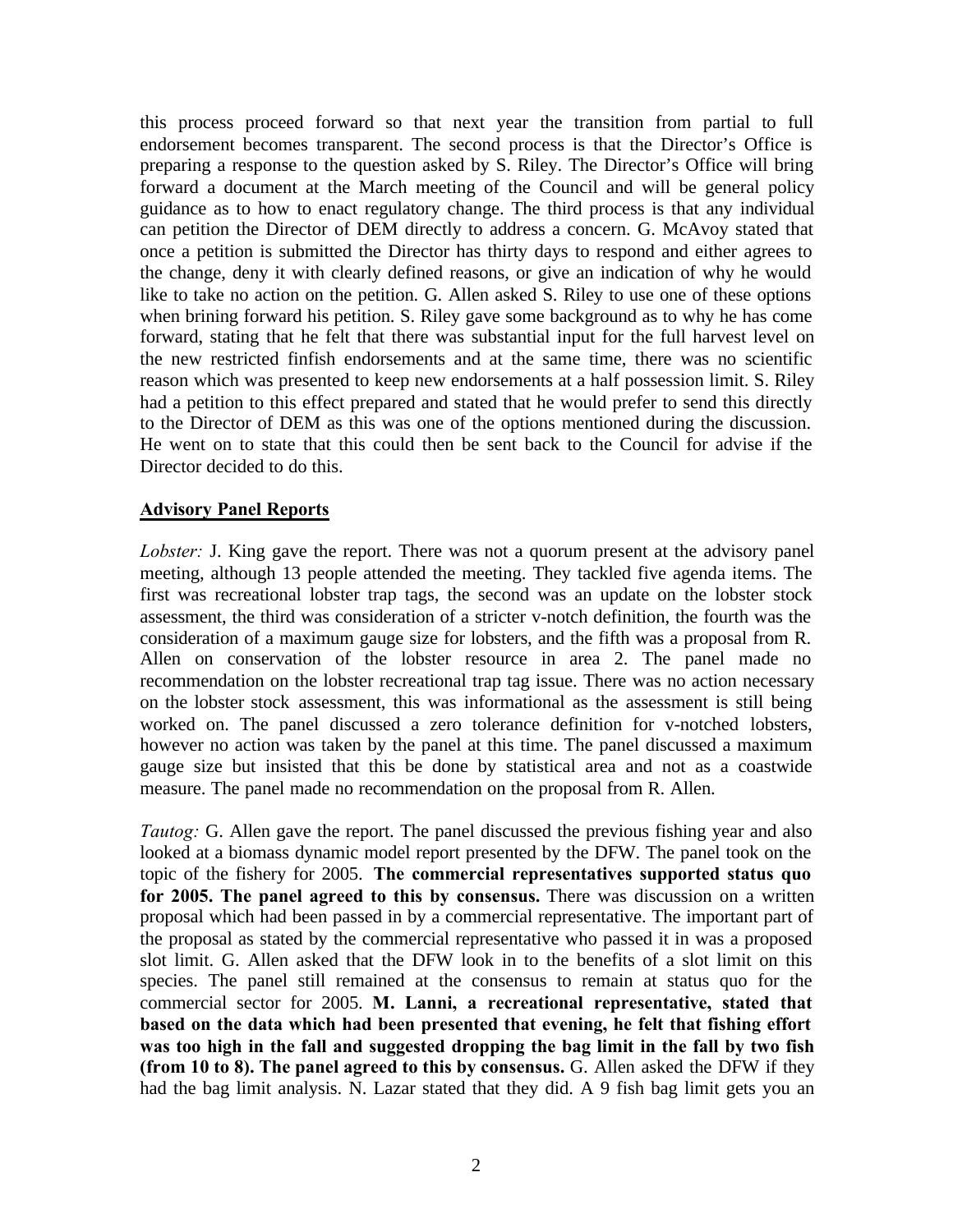18% reduction in projected harvest and an 8 fish bag limit drops the predicted harvest by 22%. G. Allen suggested sending both bag limits (8 and 9) to public hearing. D. Preble asked what the benefit is to dropping the bag with respect to fecundity and the biology of the species. N. Lazar stated that D. Preble was looking at two separate issues. The minimum size deals with fecundity but the panel was trying to deal with fishing mortality and harvest. Dropping the bag limit addresses fishing mortality and harvest. He went on to state that for the public hearing the DFW should be able to address whether they think dropping the bag limit will keep RI under the fishing mortality target but will not be able to address any economic analysis. D. Preble stated that he would also like status quo to go forward as an option. S. Medeiros echoed this sentiment. **G. Allen made a motion to go to public hearing with three options regarding the tautog recreational sector; an 8 fish bag limit, a 9 fish bag limit, and a 10 fish bag limit (status quo). D. Preble seconded the motion. The Council unanimously approved the motion.**

*Striped Bass:* D. Preble gave the report. The panel discussed the coastwide status of the stock as well as the performance of the RI fishery in 2004. The RI quota will be getting an increase in 2005 due to a conservation equivalency benefit of going to the 34 inch minimum size. **A trap representative suggested moving the quota rollover date from October 15 to the 1st, but keep a 10,000 pound set aside for the trap sector. This set aside would then become available to the general category if it was not caught before October 15. The panel approved this change by consensus.** A written proposal was passed in by the RI Commercial Rod and Reel Angler's Association. This proposal dealt with the general category fishery. The proposal was voted down (2 to approve, 5 opposed). **A commercial representative proposed staying at status quo for 2005. This was approved by the panel by consensus**. **The panel also suggested in response to the issue of an odd numbered bag limit in the fall that the DFW round the 1.5 fish (for the 1/2 possession limit Commercial Fishing License restricted finfish endorsement) to 2 fish. This was a consensus recommendation from the panel.** The panel also asked that the DFW look in to the benefit that the striped bass fishery would receive from a higher minimum size (35"). The charter boat issue (whether they can be both commercial and recreational) was forwarded to DEM legal counsel for an interpretation to help clarify this issue. **D. Preble made a motion to send the suggested changes to the striped bass fish trap quota to public hearing. K. Ketcham seconded the motion. The Council unanimously approved the motion.**

*Enforcement:* S. Medeiros gave the report. The panel discussed several issues including tautog regulation enforcement south of Newport, herring regulation enforcement, and charter boats being both commercial and recreational. On the latter topic, DEM Law Enforcement stated that the practice is not illegal unless the captain or mate is selling fish caught by their recreational clients. Even if this is occurring, this is extremely difficult to enforce. The panel discussed enacting a filet law. RI is the only state on the east coast without a filet law in place. The panel discussed meeting again in May.

*Summer flounder/scup/black sea bass:* D. Preble gave the report. He stated that the panels (it was a combined panel meeting) discussed recreational measures for 2005 for scup, black sea bass, and summer flounder. Both black sea bass and summer flounder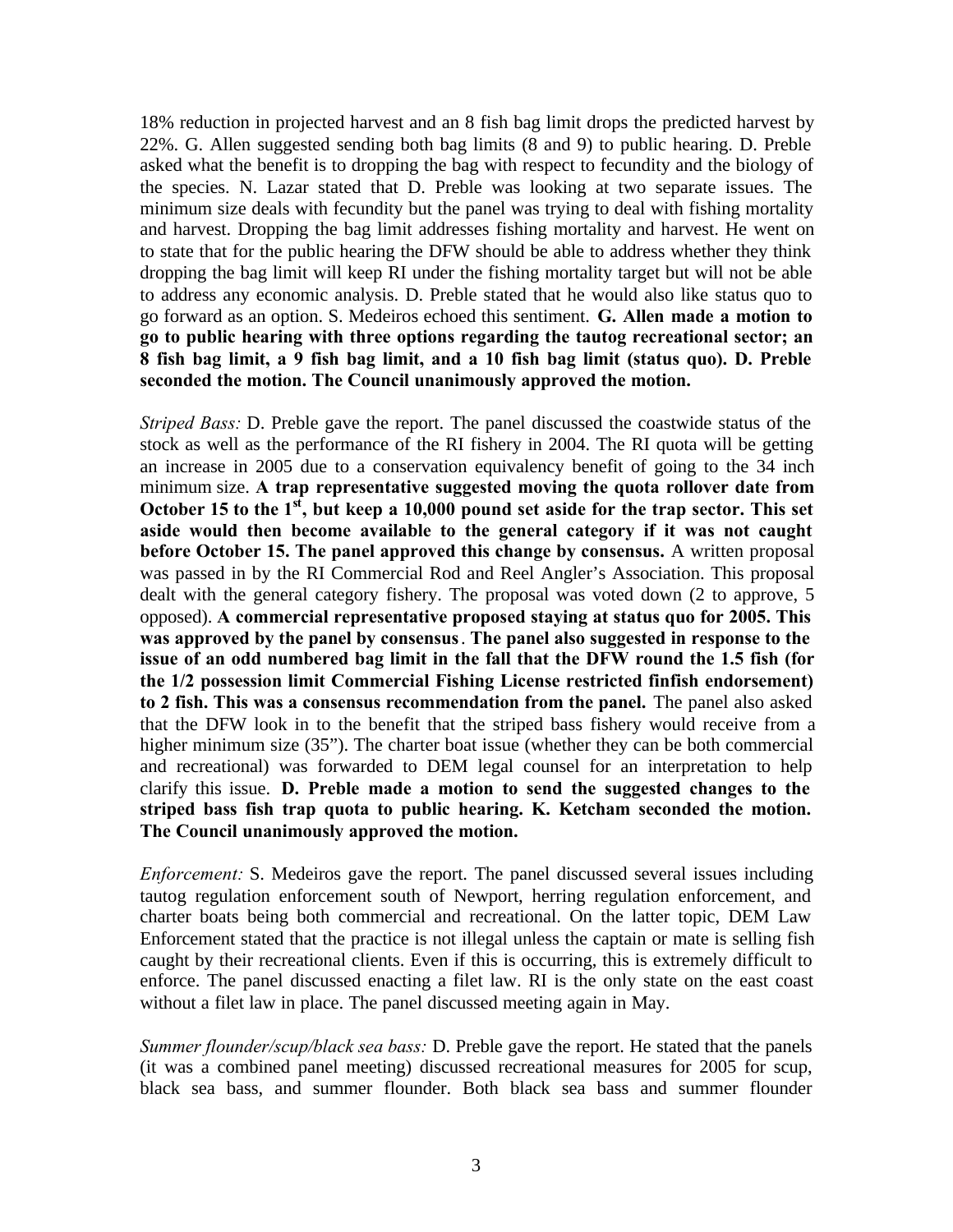recreational catches came in right on target with no reductions in catch necessary for 2005. The only change was to get rid of the closure for black sea bass which had been in place for 2004. **The panel consensus was for status quo in the black sea bass recreational fishery except for the removal of the closed period. The panel consensus for the summer flounder recreational fishery was to remain at status quo.** The scup recreational fishery required a reduction. **The panel consensus was to go with a 10.5 inch minimum size, a split bag limit for the party charter boat sector which is 25 fish for August, 60 fish for September – October, and 25 fish for November. Panel consensus for the other recreational sectors was a minimum size of 10.5 inches, a bag limit of 25 fish and a season from May 26th – September 20th .** N. Lazar discussed the precision of the recreational data for scup and why they have moved to a regional assessment. He went on to state that he thought the intent of the Atlantic States Marine Fisheries Commission (ASMFC) was to not have the seasons for the 2 modes different, in other words he did not think the party and charter and the other modes could have seasons that were not consistent. K. Ketcham stated that the DFW staff present at the meeting was not aware of this (season issue) and therefore the panel was not aware of it. **D. Preble made a motion to approve the advisory panel recommendation regarding the recreational scup fishery for public hearing with the understanding that the scup measures may change due to action by ASMFC. S. Medeiros seconded the motion. The Council voted unanimously to approve the motion. D. Preble made a motion to send the advisory panel recommendation of 12 inch minimum size, 25 fish bag limit, and an annual season for the black sea bass recreational fishery to public hearing. S. Medeiros seconded the motion. The Council voted unanimously to approve the motion.**

### **New Business**

*Approval of items to go to public hearing:* N. Lazar read through the memo regarding this topic. There were 12 public hearing items on the memo. J. Rainone asked a question about the dockside sale item mentioned on the memo. N. Lazar stated that he was not entirely clear on what this issue was about, he had not received any documentation on this issue. G. McAvoy stated that the DEM was working on a response which would be presented prior to the public hearing. Furthermore he went on to state that the Director of DEM had received a petition regarding this issue, therefore this issue had not been generated by the DEM. The Council recommended deferring this item until the next public hearing so that they could convene the appropriate advisory panels to discuss this topic. They also recommended taking the word fresh water out of the item titled "fresh/salt water shad and herring regulations". **D. Preble made a motion to recommend to the Director that he defer the dockside sale issue back to the Council for discussion before sending it to public hearing. J. King seconded the motion. The motion was unanimously approved. S. Medeiros made a motion to approve all of the other items with the caveat of removing the word fresh from item 6 (as mentioned above). D. Preble seconded the motion. The Council voted unanimously to approve the motion.**

*Discussion of agenda items for the winter flounder advisory panel meeting:* G. Allen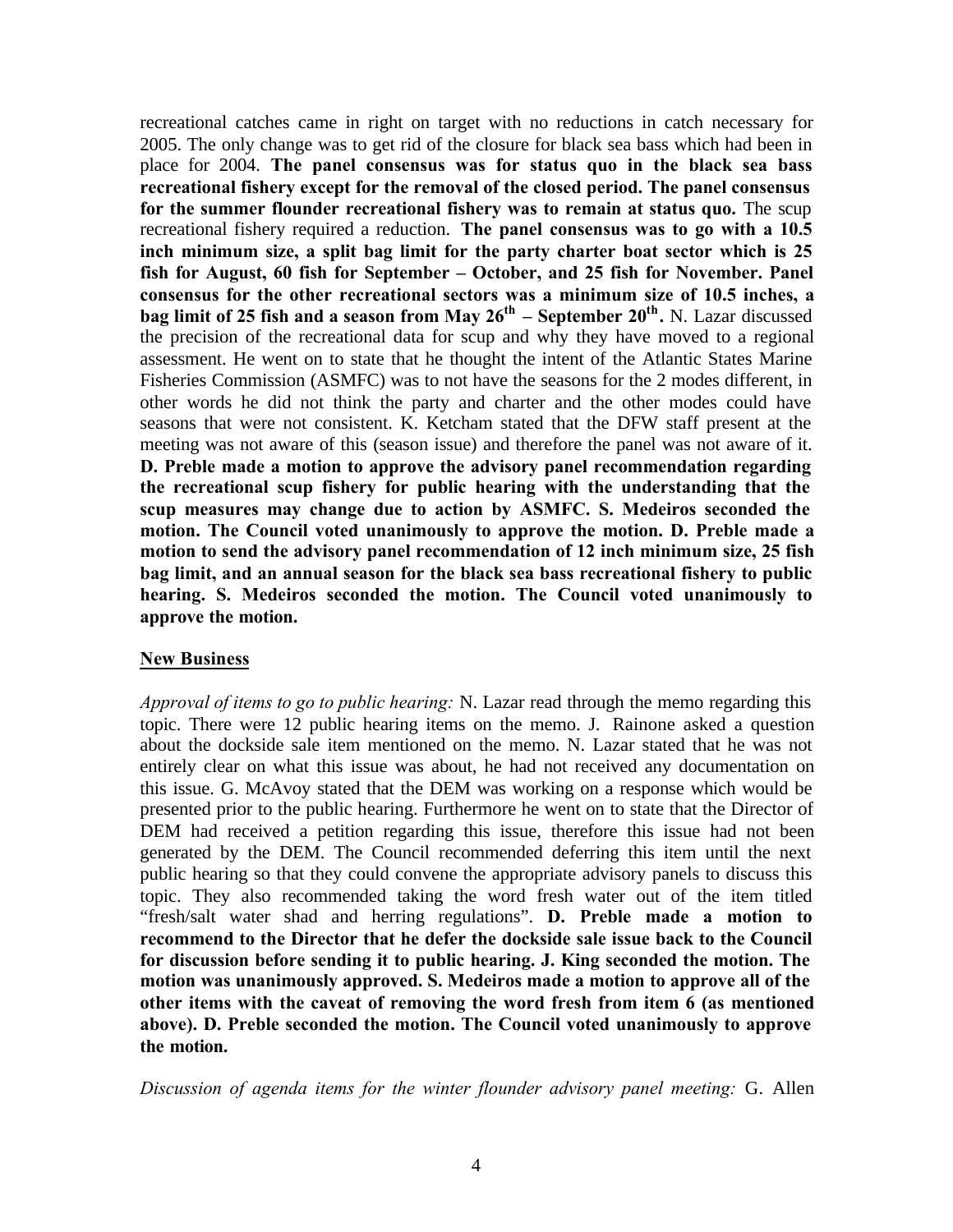stated that he has asked K. Ketcham to co-chair the winter flounder advisory panel with him. **The Council had no objections to this.** The agenda items G. Allen wanted to discuss consisted of moving the closure line from where it currently exists down to the Colregs line and a discussion on the small mesh fishery in the bay. This is all being discussed in an effort to restore the winter flounder fishery to Narragansett Bay. **The Council did not object to these items being on the next winter flounder advisory panel agenda.**

# **Old Business**

*Review and approval of new advisory panel lists:* B. Murphy stated that the Council had been provided the most current advisory panel lists in their packets. This was done so that the Council could review the lists and provide the DFW with any corrections or comments. G. Allen asked that the Council review what they have been given and come to the next meeting with their comments. J. McNamee had added in the members who were to be approved that evening, B. Murphy read from the memo which contained these individuals. The first was the bluefish/weakfish panel where Jan Knost was nominated as the recreational boat alternate. The next was Edwin Cook on the fluke advisory panel for the vacant recreational/coastal primary position. Next was James Low to the vacant hook and line position on the enforcement advisory panel. S. Medeiros asked to add Ed Kearney to the enforcement advisory panel as the alternate to Bruce Getchel. Harry Potter was nominated to the vacant recreational shore alternate position on the scup/black sea bass panel. Robert Beresford and John Gadzik were nominated to the vacant hook and line primary and alternate positions respectively on the striped bass advisory panel. K. Ketcham mentioned that there were some changes made at the last advisory panel meeting which were not indicated on the memo. G. Allen asked that these be resolved before the next meeting. S. Medeiros added that Skip Stritzinger would like to be removed from the Tautog AP. **The Council did not object to the nominees as presented.**

*Presentation of nominee for scientific position on the Council:* N. Lazar stated that they had solicited for a scientific nominee to the Council and received 1 response which was from Dr. Boze Hancock. The Council voiced concerns about whether it was a requirement to be an American citizen to be on the Council and they also wondered what his long term availability would be, in other words will he be going back to Australia when his contract was done. G. McAvoy stated that he did not think there was a prohibition against a non citizen being on the Council. G. Allen asked that there concerns be forwarded to the Director. **The Council concurred with this.**

*Floating fish trap regulation discussion:* G. Allen gave a brief overview of the floating trap regulation history. He stated that the trap operators, save one, had not complied with the regulations. He requested that the Director of DEM send a registered letter to the fish trap operators advising them of the regulation change and to advise them that they needed to comply with the regulation provisions. K. Ketcham as co-chair agreed with G. Allen's request. **The Council had no objections to this request.**